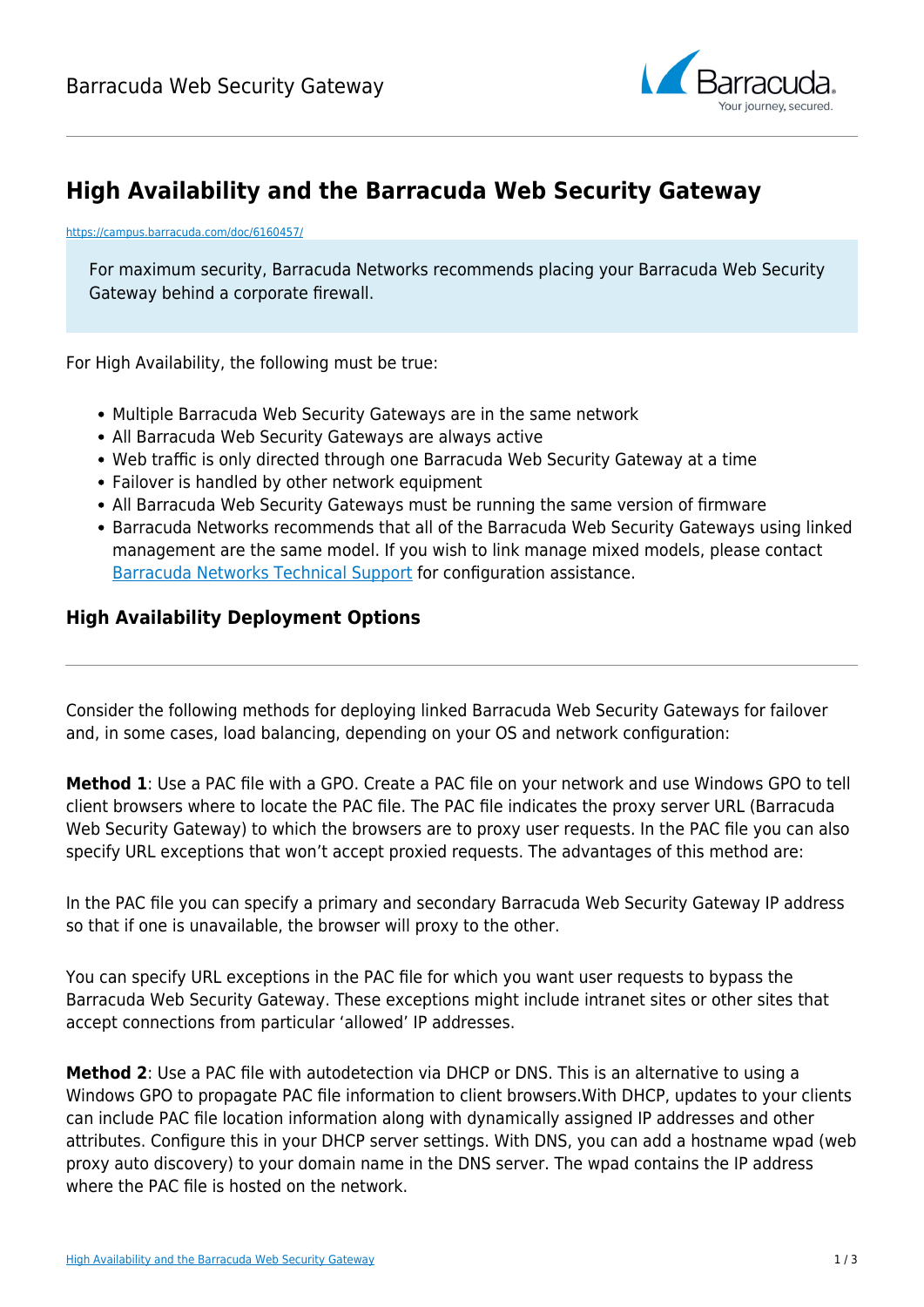

Method 3: Use a [Barracuda Load Balancer](http://campus.barracuda.com/doc/3539007/) or [Barracuda Load Balancer ADC.](http://campus.barracuda.com/doc/19333123/) This deployment makes sense if your network requires dynamic traffic load balancing. In this case, your client browsers will proxy traffic to a virtual IP address - the load balancing device - which then load balances traffic to the Barracuda Web Security Gateways. The Barracuda Load Balancer provides failover and dynamic traffic load balancing.

**Method 4**: Use Multiple A Records. For each Barracuda Web Security Gateway in the cluster, make an A record in your DNS server with the same hostname. Depending on what IP address to which the user',s machine resolved the hostname, they may get a proxy error.